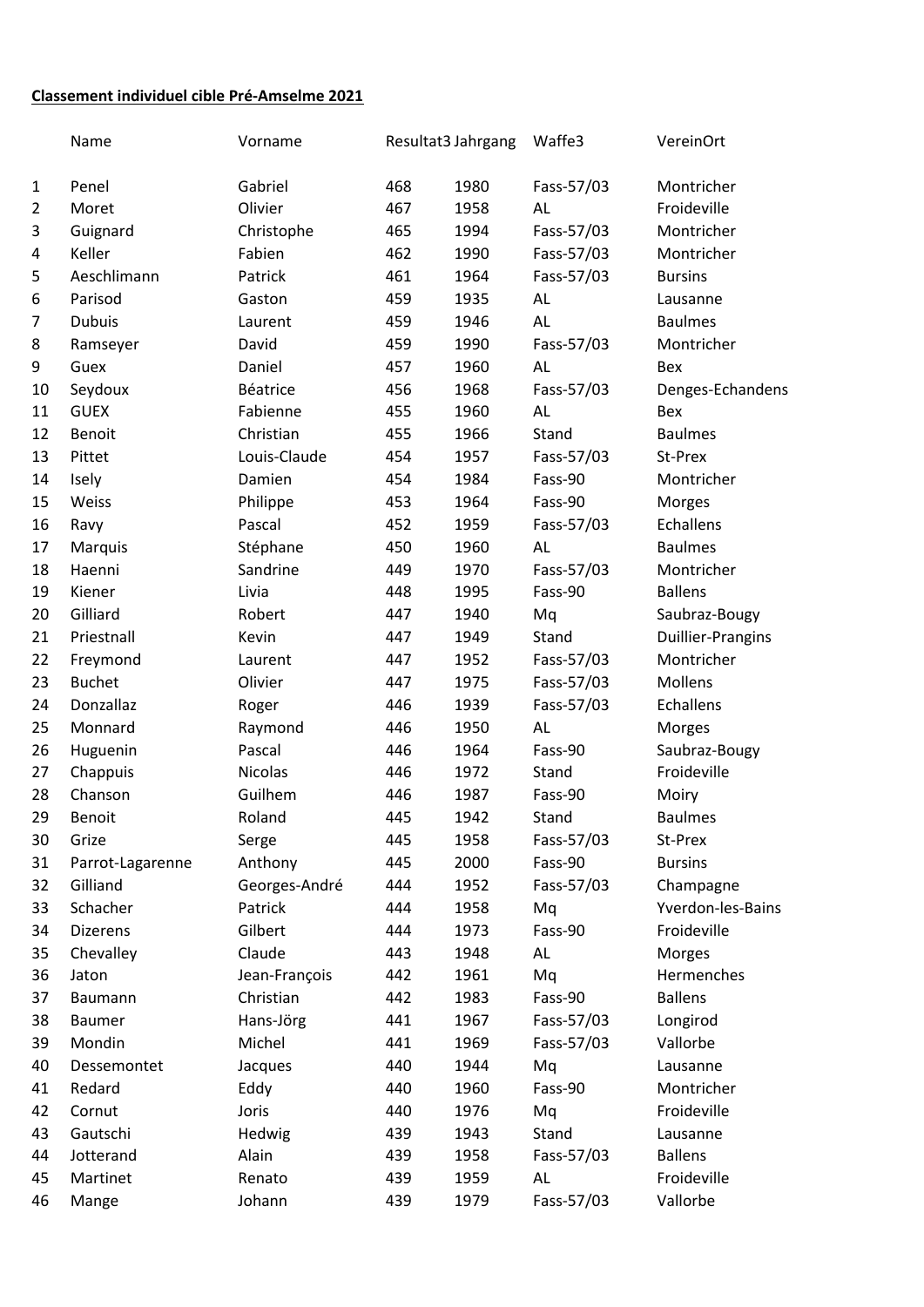| 47 | Court         | Cyril           | 439 | 1979 | Fass-57/03 | Froideville          |
|----|---------------|-----------------|-----|------|------------|----------------------|
| 48 | Fayet         | René            | 438 | 1943 | Mq         | Morges               |
| 49 | Carrard       | Roger           | 438 | 1945 | Mq         | Morges               |
| 50 | Solbes        | Marc            | 437 | 1961 | Fass-57/03 | Mollens              |
| 51 | Batsch        | Christophe      | 437 | 1972 | Fass-57/03 | La Brévine           |
| 52 | Trueb         | Armin           | 436 | 1952 | Mq         | Murist-Seiry-Bollion |
| 53 | Corthésy      | Alain           | 436 | 1968 | Fass-57/03 | Bercher              |
| 54 | Delessert     | Fabrice         | 436 | 1971 | Stand      | St-Prex              |
| 55 | Christen      | Steve           | 436 | 1981 | Mq         | Croy                 |
| 56 | <b>Buffet</b> | <b>Blaise</b>   | 435 | 1956 | Fass-57/03 | Montricher           |
| 57 | Batsch        | Janik           | 434 | 1969 | Fass-57/03 | La Brévine           |
| 58 | Simonet       | Hans            | 433 | 1935 | Mq         | Lausanne             |
| 59 | Sapin         | Jean-Marc       | 433 | 1947 | AL         | Morges               |
| 60 | Gilliand      | Pascal          | 433 | 1962 | Fass-57/03 | Bercher              |
| 61 | Seydoux       | <b>Bertrand</b> | 433 | 1965 | Fass-57/03 | Denges-Echandens     |
| 62 | <b>Brauch</b> | Thierry         | 432 | 1963 | Fass-57/03 | Duillier-Prangins    |
| 63 | Friedli       | Gilbert         | 427 | 1944 | Fass-90    | Lausanne             |
| 64 | Lädermann     | Roger           | 427 | 1946 | Fass-90    | Romanel              |
| 65 | Jayet         | Roger           | 427 | 1951 | Fass-90    | Hermenches           |
| 66 | Bécholey      | Norbert         | 426 | 1948 | Mq         | Bercher              |
| 67 | Urech         | Roland          | 426 | 1952 | Fass-57/03 | Denges-Echandens     |
| 68 | Werro         | Ludivine        | 426 | 1985 | Fass-57/03 | Vallorbe             |
| 69 | Zbinden       | Raphaël         | 426 | 1989 | Fass-90    | Apples               |
| 70 | Tissot        | Alfred          | 425 | 1946 | Fass-90    | Lausanne             |
| 71 | Séchaud       | Bernard         | 425 | 1956 | Fass-90    | Hermenches           |
| 72 |               | Daniel          |     |      | Fass-90    |                      |
|    | Grossmann     |                 | 425 | 1967 |            | <b>Bursins</b>       |
| 73 | Amez-Droz     | Timothée        | 425 | 1998 | Fass-57/03 | Montricher           |
| 74 | Desmeules     | Michel          | 424 | 1950 | Fass-57/03 | Montricher           |
| 75 | Michot        | Laurent         | 424 | 1963 | Fass-57/03 | Croy                 |
| 76 | Desmeules     | John            | 424 | 1978 | Fass-57/03 | Montricher           |
| 77 | <b>PITTET</b> | Chantal         | 423 | 1968 | Fass-57/03 | St-Prex              |
| 78 | Jotterand     | Xavier          | 421 | 1985 | Mq         | <b>Ballens</b>       |
| 79 | Chabloz       | Gilbert         | 420 | 1959 | Fass-57/03 | Froideville          |
| 80 | Humbert       | Frédéric        | 420 | 1976 | Fass-90    | <b>Bursins</b>       |
| 81 | Mivelaz       | Bernard         | 419 | 1959 | Fass-90    | Villars-sous-Yens    |
| 82 | Chaupond      | Daniel          | 418 | 1949 | Fass-57/03 | Denges-Echandens     |
| 83 | Oberson       | Marie-Rose      | 418 | 1954 | Fass-57/03 | Croy                 |
| 84 | Rose          | Denis           | 417 | 1955 | AL         | Yverdon-les-Bains    |
| 85 | Berset        | Jean-Marc       | 417 | 1968 | Fass-57/03 | Murist-Seiry-Bollion |
| 86 | <b>Buffet</b> | Hervé           | 417 | 1974 | Fass-57/03 | Montricher           |
| 87 | Sacco         | Roberto         | 416 | 1958 | Fass-57/03 | Vallorbe             |
| 88 | Trottet       | Arnold          | 416 | 1973 | Mq         | Apples               |
| 89 | Châtelanat    | Eric            | 415 | 1965 | Fass-57/03 | Payerne              |
| 90 | Zehnder       | Claude-Alain    | 414 | 1942 | Fass-57/03 | Gland                |
| 91 | Mattart       | Michel          | 414 | 1971 | Fass-57/03 | Vallorbe             |
| 92 | Goy           | Raphaël         | 414 | 1975 | Fass-90    | Moiry                |
| 93 | Morand        | Yves            | 413 | 1955 | Fass-57/03 | St-Prex              |
| 94 | Ledermann     | Francis         | 412 | 1945 | Mq         | Ecublens             |
| 95 | Weber         | Pierre-André    | 412 | 1961 | Fass-90    | Montricher           |
| 96 | Aubry         | Liliane         | 410 | 1954 | Fass-57/02 | Denges-Echandens     |